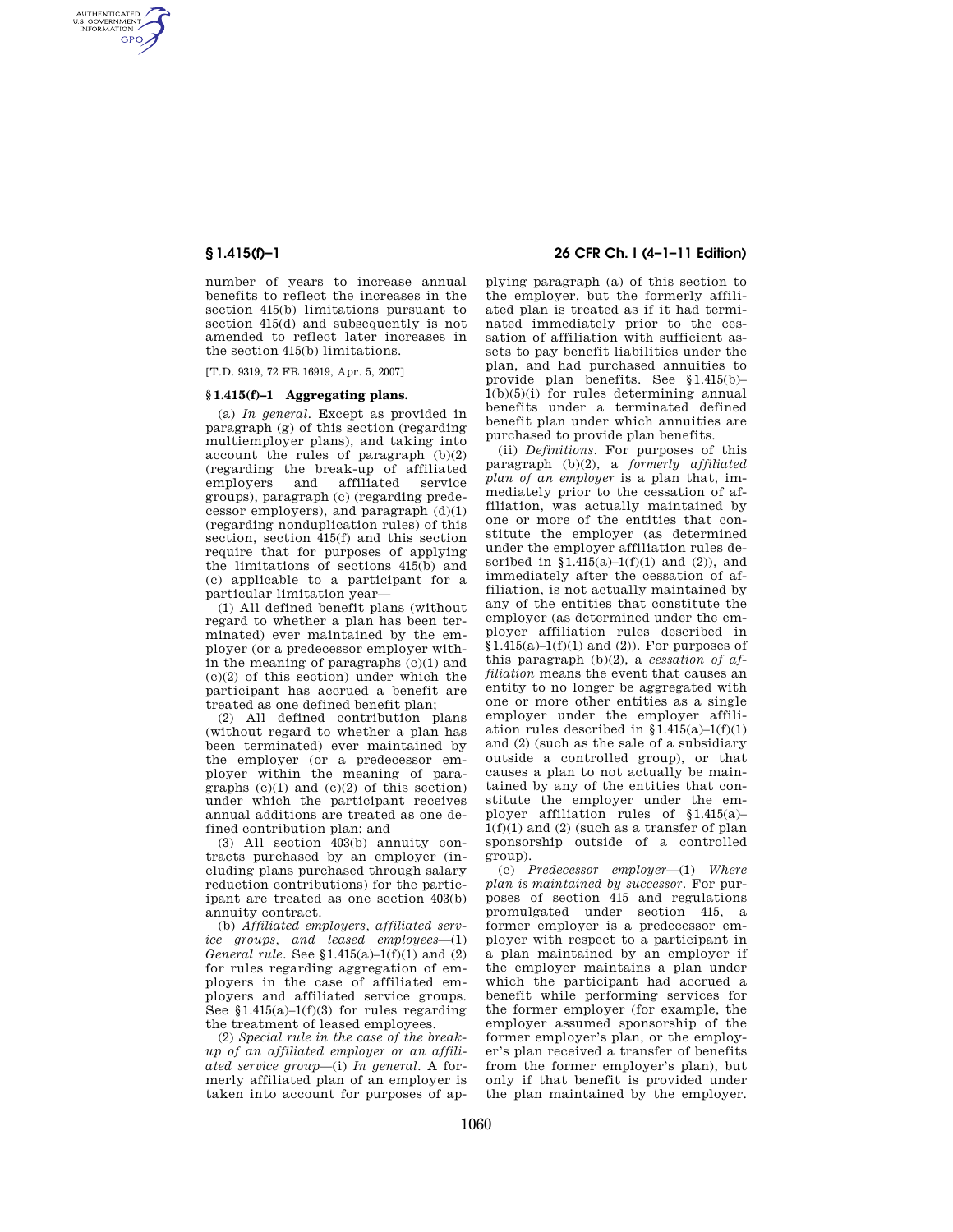In such a case, in applying the limitations of section 415 to a participant in a plan maintained by the employer, paragraph (a) of this section requires the plan to take into account benefits provided to the participant under plans that are maintained by the predecessor employer and that are not maintained by the employer. For this purpose, the formerly affiliated plan rules in paragraph (b)(2) of this section apply as if the employer and predecessor employer constituted a single employer under the rules described in  $§1.415(a)-1(f)(1)$ and (2) immediately prior to the cessation of affiliation (and as if they constituted two, unrelated employers under the rules described in  $§1.415(a)$ -1(f)(1) and (2) immediately after the cessation of affiliation) and cessation of affiliation was the event that gives rise to the predecessor employer relationship, such as a transfer of benefits or plan sponsorship.

(2) *Where plan is not maintained by successor.* With respect to an employer of a participant, a former entity that antedates the employer is a predecessor employer with respect to the participant if, under the facts and circumstances, the employer constitutes a continuation of all or a portion of the trade or business of the former entity. This will occur, for example, where formation of the employer constitutes a mere formal or technical change in the employment relationship and continuity otherwise exists in the substance and administration of the business operations of the former entity and the employer.

(d) *Special rules*—(1) *Nonduplication.*  In applying the limitations of section 415 to a plan maintained by an employer, if the plan is aggregated with another plan pursuant to the aggregation rules of paragraph (a) of this section, a participant's benefits are not counted more than once in determining the participant's aggregate annual benefit or annual additions. For example, if a defined benefit plan is treated as if it terminated immediately prior to a cessation of affiliation under paragraph  $(b)(2)$  of this section, the plans maintained by the employer (as determined after the cessation of affiliation) that actually maintains the plan do not double count the annual benefit pro-

vided under the plan by aggregating under paragraph (a) of this section both the participant's annual benefit provided under the plan and the participant's annual benefit under the plan as a formerly affiliated plan (which is a plan that the employers formerly affiliated with the employer must take into account as a terminated plan under the rules of paragraph (b)(2) of this section). Instead, the plans maintained by the employer include the annual benefit provided to the participant under the actual plan that the employer maintains. Similarly, if a defined benefit plan maintained by an employer (the transferee plan) receives a transfer of benefits from a defined benefit plan maintained by a predecessor employer (the transferor plan) and the transfer is described in  $1.415(b)-1(b)(3)(i)(B)$  (which requires the transferred benefits to be treated by the transferor plan as if the benefits were provided under a plan that must be aggregated with the transferor plan that terminated immediately prior to the transfer), the transferee plan does not double count the transferred benefits under paragraph (a) of this section by taking into account both the actual benefit provided under the transferee plan and the benefit provided under the deemed terminated plan that the predecessor employer is treated as maintaining (and that otherwise would have to be taken into account by the transferee plan under the predecessor employer aggregation rules of paragraph (a) of this section). Instead, the transferee plan takes into account the transferred benefits that are actually provided under the transferee plan (see  $$1.415(b)-1(b)(3)(i)(C)$  and, pursuant to paragraph  $(c)(1)$  of this section, any nontransferred benefits provided under plans maintained by the predecessor employer with respect to a participant whose benefits have been transferred to the transferee plan.

(2) *Determination of years of participation for multiple plans.* If two or more defined benefit plans are aggregated under section 415(f) and this section for a particular limitation year, in applying the reduction for participation of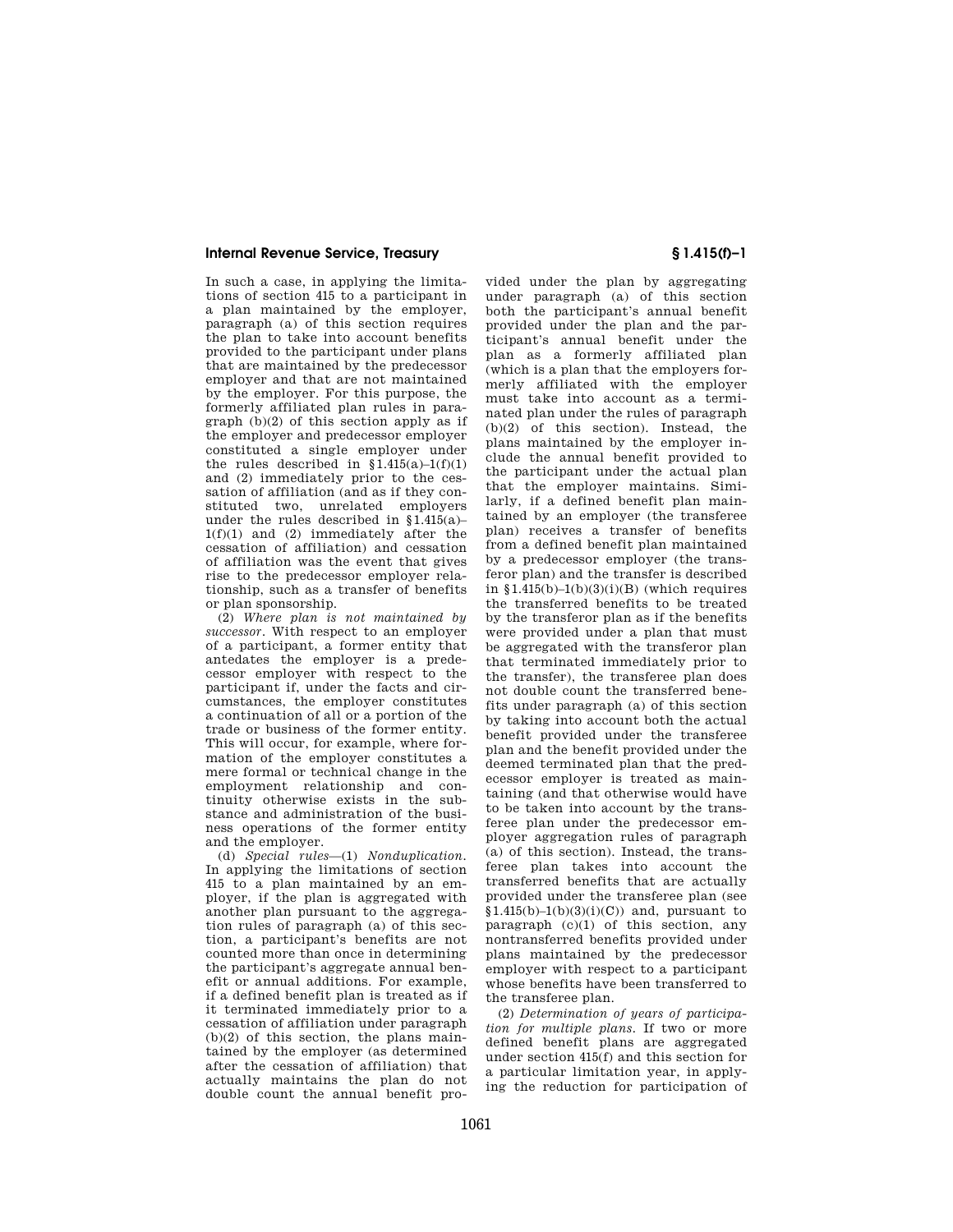less than ten years (as described in section  $415(b)(5)(A)$  to the dollar limitation under section  $415(b)(1)(A)$ , time periods that are counted as years of participation under any of the plans are counted in computing the limitation of the aggregated plans under this section.

(3) *Determination of years of service for multiple plans.* If two or more defined benefit plans are aggregated under section 415(f) and this section for a particular limitation year, in applying the reduction for service of less than ten years (as described in section  $415(b)(5)(B)$  to the compensation limitation under section  $415(b)(1)(B)$ , time periods that are counted as years of service under any of the plans are counted in computing the limitation of the aggregated plans under this section.

(e) *Previously unaggregated plans*—(1) *In general.* This paragraph (e) provides rules for those situations in which two or more existing plans, which previously were not required to be aggregated pursuant to section 415(f) and this section, are aggregated during a particular limitation year and, as a result, the limitations of section 415(b) or (c) are exceeded for that limitation year. Paragraph (e)(2) of this section provides rules for defined contribution plans that are first required to be aggregated pursuant to section 415(f) and this section in a plan year. Paragraph (e)(3) of this section provides rules for defined benefit plans that are first required to be aggregated pursuant to section 415(f) and this section, and for defined benefit plans under which a participant's benefit is frozen following aggregation.

(2) *Defined contribution plans.* Two or more defined contribution plans that are not required to be aggregated pursuant to section 415(f) and this section as of the first day of a limitation year do not fail to satisfy the requirements of section 415 with respect to a participant for the limitation year merely because they are aggregated later in that limitation year, provided that no annual additions are credited to the participant's account after the date on which the plans are required to be aggregated.

# **§ 1.415(f)–1 26 CFR Ch. I (4–1–11 Edition)**

(3) *Defined benefit plans*—(i) *First year of aggregation.* Two or more defined benefit plans that are not required to be aggregated pursuant to section 415(f) and this section as of the first day of a limitation year do not fail to satisfy the requirements of section 415 for the limitation year merely because they are aggregated later in that limitation year, provided that no plan amendments increasing benefits with respect to the participant under either plan are made after the occurrence of the event causing the plan to be aggregated.

(ii) *All years of aggregation in which accrued benefits are frozen.* Two or more defined benefit plans that are required to be aggregated pursuant to section 415(f) and this section during a limitation year subsequent to the limitation year during which the plans were first aggregated do not fail to satisfy the requirements of section 415 with respect to a participant for the limitation year merely because they are aggregated if there have been no increases in the participant's accrued benefit derived from employer contributions (including increases as a result of increased compensation or service) under any of the plans within the period during which the plans have been aggregated.

(f) *Section 403(b) annuity contracts*—(1) *In general.* In the case of a section 403(b) annuity contract, except as provided in paragraph (f)(2) of this section, the participant on whose behalf the annuity contract is purchased is considered for purposes of section 415 to have exclusive control of the annuity contract. Accordingly, except as provided in paragraph (f)(2) of this section, the participant, and not the participant's employer who purchased the section 403(b) annuity contract, is deemed to maintain the annuity contract, and such a section 403(b) annuity contract is not aggregated with a qualified plan that is maintained by the participant's employer.

(2) *Special rules under which the employer is deemed to maintain the annuity contract*—(i) *In general.* Where a participant on whose behalf a section 403(b) annuity contract is purchased is in control of any employer for a limitation year as defined in paragraph  $(f)(2)(ii)$  of this section (regardless of whether the employer controlled by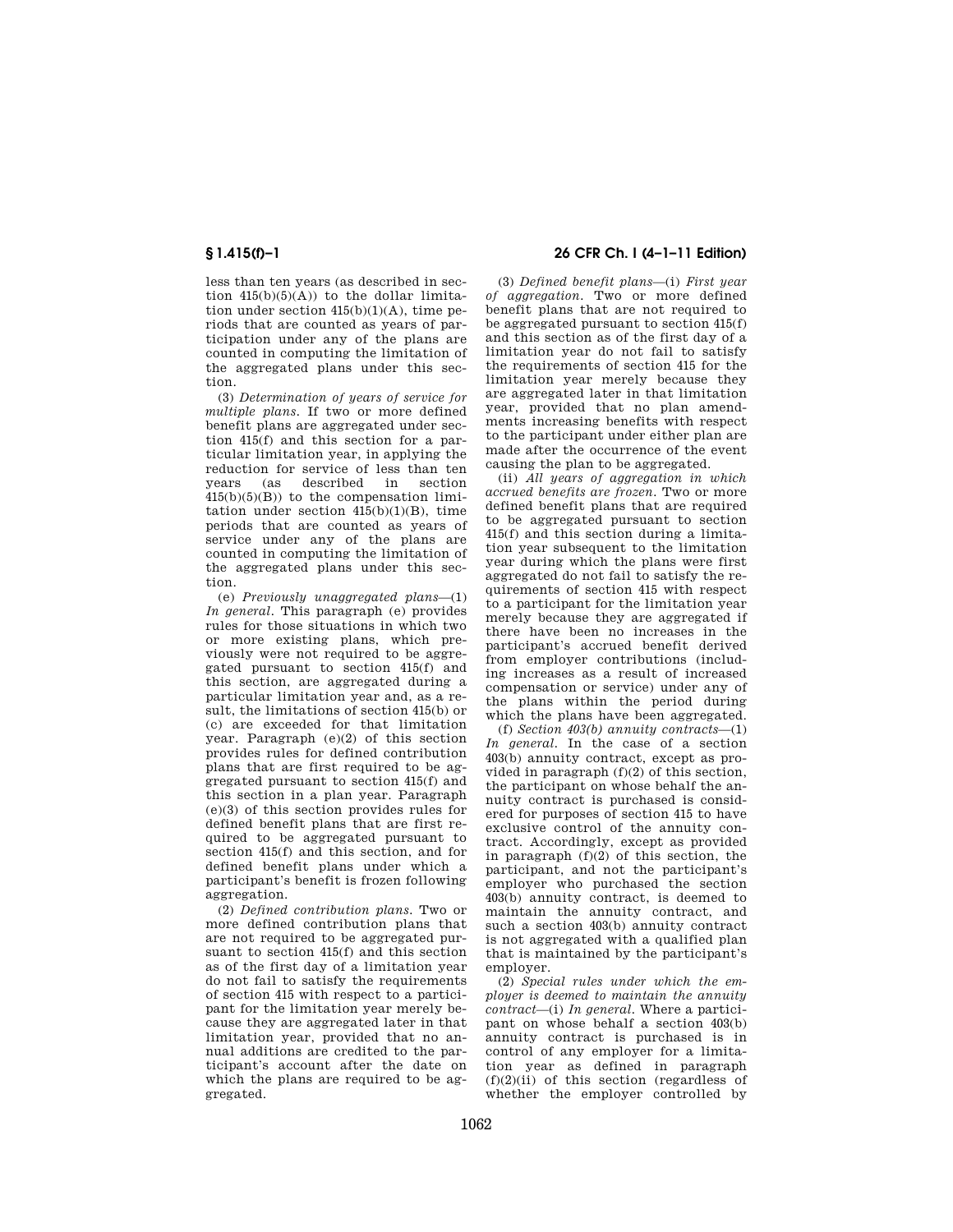the participant is the employer maintaining the section 403(b) annuity contract), the annuity contract for the benefit of the participant is treated as a defined contribution plan maintained by both the controlled employer and the participant for that limitation year. Accordingly, where a participant on whose behalf a section 403(b) annuity contract is purchased is in control of any employer for a limitation year, the section 403(b) annuity contract is aggregated with all other defined contribution plans maintained by that employer. In addition, in such a case, the section 403(b) annuity contract is aggregated with all other defined contribution plans maintained by the employee or any other employer that is controlled by the employee. Thus, for example, if a doctor is employed by a non-profit hospital to which section 501(c)(3) applies and which provides him with a section 403(b) annuity contract, and the doctor also maintains a private practice as a shareholder owning more than 50 percent of a professional corporation, then any qualified defined contribution plan of the professional corporation must be aggregated with the section 403(b) annuity contract for purposes of applying the limitations of section  $415(c)$  and  $$1.415(c)-1$ . For purposes of this paragraph  $(f)(2)$ , it is immaterial whether the section 403(b) annuity contract is purchased as a result of a salary reduction agreement between the employer and the participant.

(ii) *Determination of when a participant is in control of an employer.* For purposes of paragraph  $(f)(2)(i)$  of this section, a participant is in control of an employer for a limitation year if, pursuant to  $$1.415(a)-1(f)(1)$  and (2), a plan maintained by that employer would have to be aggregated with a plan maintained by an employer that is 100 percent owned by the participant. Thus, for example, if a participant owns 60 percent of the common stock of a corporation, the participant is considered to be in control of that employer for purposes of applying paragraph (f)(2)(i) of this section.

(3) *Aggregation of section 403(b) annuity with qualified plan of controlled employer.* If a section 403(b) annuity contract is aggregated with a qualified

plan of a controlled employer in accordance with paragraph  $(f)(2)$  of this section, the plans must satisfy the limitations of section 415(c) both separately and on an aggregate basis. In applying separately the limitations of section 415 to the qualified plan and to the section 403(b) annuity contract, compensation from the controlled employer may not be aggregated with compensation from the employer purchasing the section 403(b) annuity contract (that is, without regard to  $$1.415(c)-2(g)(3)$ .

(g) *Multiemployer plans*—(1) *Multiemployer plan aggregated with another multiemployer plan.* Pursuant to section  $415(f)(3)(B)$ , multiemployer plans, as defined in section  $414(f)$ , are not aggregated with other multiemployer plans for purposes of applying the limits of section 415.

(2) *Multiemployer plan aggregated with other plan*—(i) *Aggregation only for benefits provided by the employer.* Notwithstanding the rule of  $$1.415(a)-1(e)$ , a multiemployer plan, as defined in section 414(f), is permitted to provide that only the benefits under that multiemployer plan that are provided by an employer are aggregated with benefits under plans maintained by that employer that are not multiemployer plans. If the multiemployer plan so provides, then, where an employer maintains both a plan which is not a multiemployer plan and a multiemployer plan, only the benefits under the multiemployer plan that are provided by the employer are aggregated with benefits under the employer's plans other than multiemployer plans (in lieu of including benefits provided by all employers under the multiemployer plan pursuant to the generally applicable rule of  $$1.415(a)-1(e)$ .

(ii) *Exception from aggregation for purposes of applying section 415(b)(1)(B) compensation limit.* Pursuant to section 415(f)(3)(A), a multiemployer plan, as defined in section 414(f), is not aggregated with any other plan that is not a multiemployer plan for purposes of applying the compensation limit of section  $415(b)(1)(B)$  and  $$1.415(b)-1(a)(1)(ii)$ .

(h) *Special rules for aggregating certain plans, etc.* If a plan, annuity contract or arrangement is subject to a special limitation in addition to, or instead of,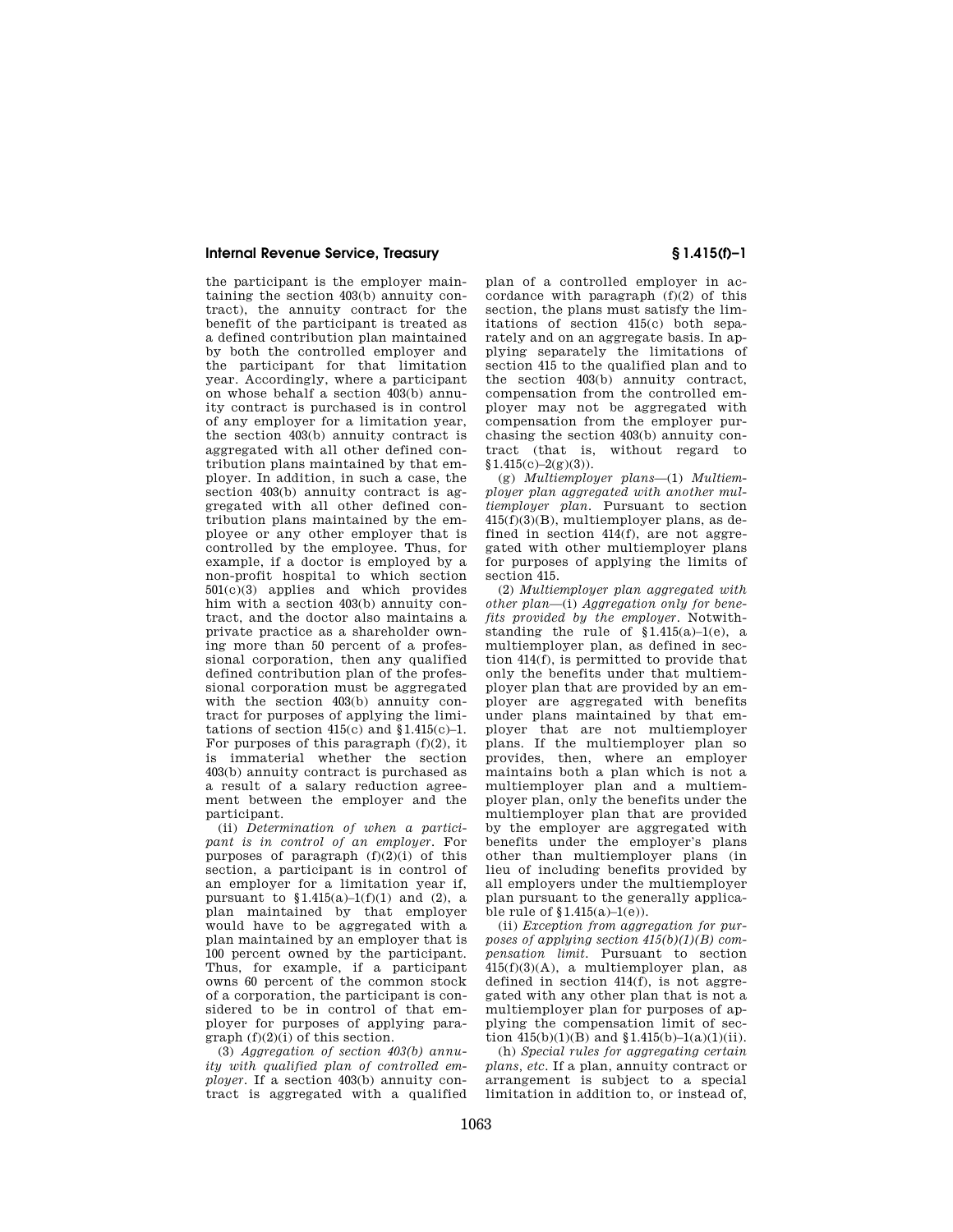the regular limitations described in section 415(b) or (c), and is aggregated under this section with a plan which is subject only to the regular section 415(b) or (c) limitations, the following rules apply:

(1) Each plan, annuity contract or arrangement which is subject to a special limitation must meet its own applicable limitation and each plan subject to the regular limitations of section 415 must meet its applicable limitation.

(2) The limitation for the aggregated plans is the larger of the applicable limitations for the separate plans.

(i) [Reserved]

(j) *Examples.* The following examples illustrate the rules of this section. Except to the extent otherwise stated in an example, each entity is not and has never been affiliated with another entity under the employer affiliation rules of  $$1.415(a)-1(f)(1)$  and (2), each entity has never maintained a qualified plan (other than the plans specifically mentioned in the example), and the limitation year for each qualified plan is the calendar year.

*Example 1.* (i) *Facts.* M was formerly an employee of ABC Corporation and is currently an employee of XYZ Corporation. ABC maintains a qualified defined benefit plan (Plan ABC) and a qualified defined contribution plan in which M participates and XYZ maintains a qualified defined benefit plan (Plan XYZ) and a qualified defined contribution plan in which M participates. ABC Corporation owns 60 percent of XYZ Corporation.

(ii) *Treatment as a single employer.* ABC Corporation and XYZ Corporation are members of a controlled group of corporations within the meaning of section 414(b) as modified by section 415(h). Because ABC Corporation and XYZ Corporation are members of a controlled group of corporations within the meaning of section 414(b) as modified by section 415(h), M is treated as being employed by a single employer under §1.415(a)–1(f)(1).

(iii) *Plan aggregation.* Under paragraph  $(a)(1)$  of this section, the sum of M's annual benefit under Plan ABC and M's annual benefit under Plan XYZ is not permitted to exceed the limitations of section 415(b) and §1.415(b)-1; and, under paragraph  $(a)(2)$  of this section, the sum of the annual additions to M's account under the defined contribution plans maintained by ABC and XYZ may not exceed the limitations of section 415(c) and §1.415(c)–1. For purposes of determining the limitations of section 415(b) and §1.415(b)–1 for the aggregated plans, a year of service for either employer is considered as a year of service for purposes of §1.415(b)–

**§ 1.415(f)–1 26 CFR Ch. I (4–1–11 Edition)** 

 $1(g)(2)$  (phase-in rules for the compensation limit) and a year of participation under either plan is considered as a year of participation for purposes of  $(1.415(b)-1(g)(1))$  (phase-in rules for the dollar limit).

*Example 2.* (i) *Facts.* The facts are the same as in *Example 1,* except that ABC Corporation and XYZ Corporation do not maintain defined contribution plans. In addition, Participant O was formerly an employee of ABC Corporation and is currently an employee of XYZ Corporation. Participant O has an accrued benefit under the ABC Plan, but Participant O has no accrued benefit under the XYZ Plan. Effective January 1, 2010, ABC Corporation sells all of its shares of stock of XYZ Corporation to an unaffiliated entity, LMN Corporation (the 2010 stock sale). After the 2010 stock sale, XYZ Corporation continues to maintain Plan XYZ. LMN Corporation maintains a qualified defined benefit plan (Plan LMN). After the 2010 stock sale, M begins to accrue benefits under Plan LMN, but O does not participate in Plan LMN.

(ii) *Affiliated employer status of the corporations.* Immediately after the 2010 stock sale, ABC Corporation and XYZ Corporation are no longer members of a controlled group of corporations under section 414(b) (as modified by section 414(h)) and accordingly are no longer treated as a single employer under the employer affiliation rules of §1.415(a)– 1(f)(1). Immediately after the 2010 stock sale, LMN Corporation and XYZ Corporation are members of a controlled group of corporations under section 414(b) (as modified by section 414(h)) and accordingly are treated as a single employer under the employer affiliation rules of §1.415(a)–1(f)(1).

(iii) *Treatment of plans maintained by ABC Corporation after the 2010 stock sale.* Under  $§1.415(a)-1(f)(1)$ , any plan maintained by any member of a controlled group of corporations is deemed maintained by all members of the controlled group, and paragraph (a)(1) of this section requires that, for purposes of applying the limitations of section 415(b), all defined benefit plans ever maintained by an employer (as determined under the affiliation rules of  $$1.415(a)-1(f)(1)$  and (2)) are treated as one defined benefit plan. Therefore, defined benefit plans maintained by ABC Corporation must take into account the annual benefit of a participant provided under Plan XYZ in applying the limitations of section 415(b) to the participant because Plan XYZ is a plan that had once been maintained by ABC Corporation. However, beginning with the 2010 limitation year, the aggregation of the annual benefit accrued by a participant under Plan XYZ for purposes of testing defined benefit plans maintained by ABC Corporation is limited to the annual benefit accrued by the participant under Plan XYZ immediately prior to the 2010 stock sale. This is because paragraph (b)(2)(i)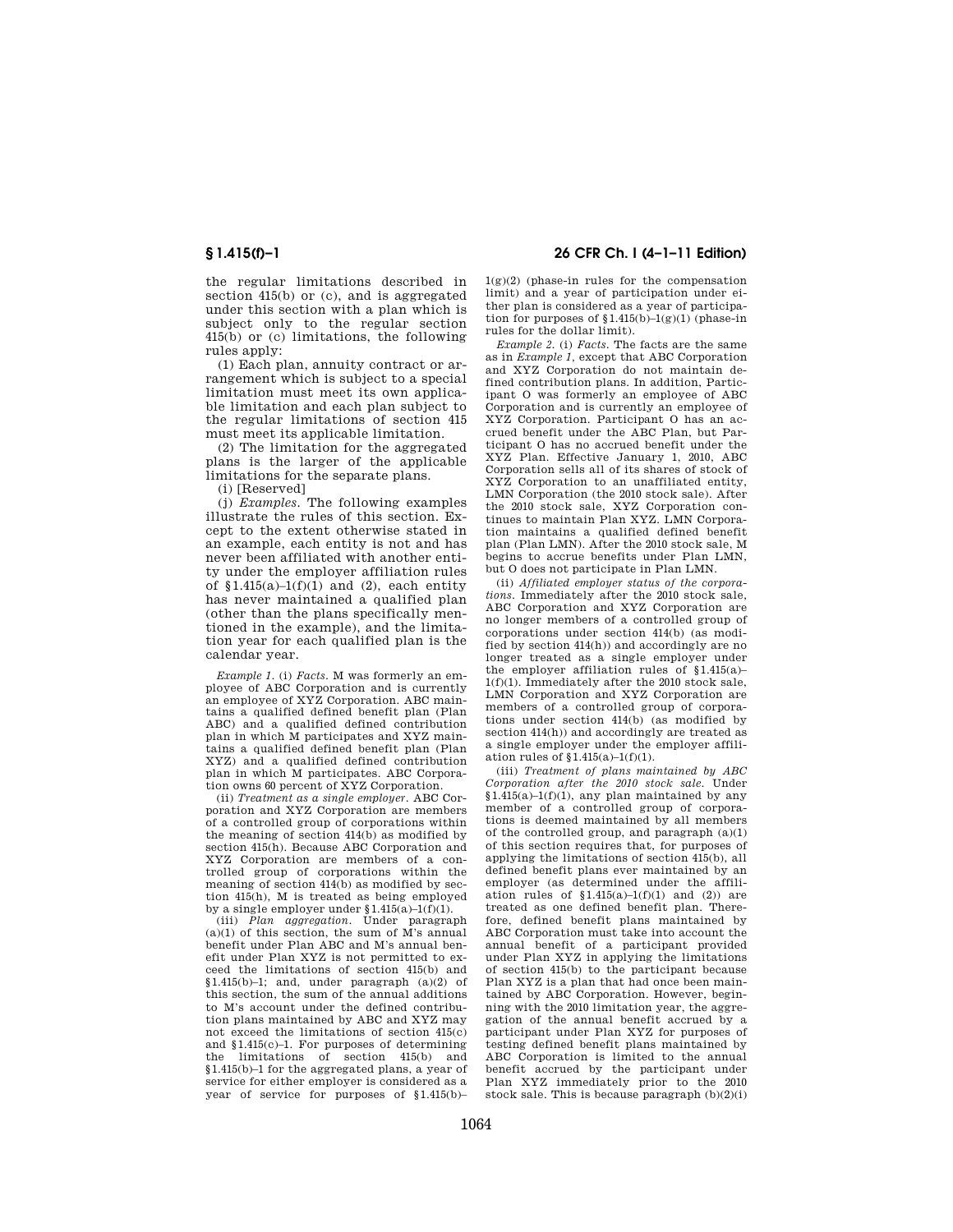of this section provides that a formerly affiliated plan of an employer is treated as if it had terminated immediately prior to the cessation of affiliation with sufficient assets to pay benefit liabilities under the plan, and had purchased annuities to provide plan benefits. The 2010 stock sale is a cessation of affiliation under paragraph  $(b)(2)(ii)$  of this section because this event caused XYZ Corporation to no longer be affiliated with ABC Corporation under the employer affiliation rules of  $$1.415(a)-1(f)(1)$  and (2). Immediately after the 2010 stock sale, Plan XYZ is a formerly affiliated plan with respect to ABC Corporation under paragraph  $(b)(2)(ii)$  of this section because immediately prior to the cessation of affiliation, Plan XYZ was actu-ally maintained by XYZ Corporation (which together with ABC Corporation constituted a single employer under the employer affiliation rules of  $$1.415(a)-1(f)(1)$  and (2)), and immediately after the cessation of affiliation, Plan XYZ is not actually maintained by ABC Corporation or any other entity affiliated with it.

(iv) *Application of rules to Participants M and O with respect to plans maintained by ABC Corporation after the 2010 stock sale.* In applying the limitations of section 415(b) to Participant M for the 2010 limitation year and later limitation years, Plan ABC must take into account the annual benefit provided under Plan ABC to Participant M and the annual benefit provided under Plan XYZ to Participant M, but treating Plan XYZ as if it had terminated immediately prior to the 2010 stock sale with sufficient assets to pay benefit liabilities under the plan, and had purchased annuities to provide plan benefits. The aggregation of Plan XYZ with Plan ABC is irrelevant for purposes of Participant O because Participant O does not have any accrued benefit under Plan XYZ (as determined prior to the 2010 stock sale).

(v) *Treatment of plans maintained by LMN Corporation and XYZ Corporation after the 2010 stock sale.* Under §1.415(a)–1(f)(1) and paragraph (a)(1) of this section, when applying the limitations of section 415(b) to a participant under Plans LMN and XYZ for the 2010 limitation year and later years, the annual benefit provided to the participant under Plans LMN, XYZ and ABC must be aggregated. Benefits under Plan ABC must be included in this aggregation because XYZ Corporation is deemed to have once maintained Plan ABC pursuant to  $$1.415(a)-1(f)(1),$ and since LMN Corporation and XYZ Corporation constitute a single employer under  $$1.415(a)-1(f)(1)$ , paragraph (a)(1) of this section requires the aggregation of all defined benefit plans ever maintained by LMN Corporation and XYZ Corporation. However, in performing this aggregation, a participant's annual benefit under Plan ABC is limited to the annual benefit accrued by the participant immediately prior to the 2010 stock

sale. This is because, pursuant to paragraph  $(b)(2)(i)$  of this section, Plan ABC is a formerly affiliated plan of LMN Corporation and XYZ Corporation.

(vi) *Application of rules to Participants M and O with respect to plans maintained by LMN Corporation and XYZ Corporation after the 2010 stock sale.* In applying the limitation of section 415(b) to Participant M for the 2010 limitation year and later limitation years, Plan LMN and Plan XYZ must take into account the annual benefit provided under Plans LMN and XYZ to Participant M and the annual benefit provided under Plan ABC to Participant M as if Plan ABC had terminated immediately prior to the 2010 stock sale with sufficient assets to pay benefit liabilities under the plan, and had purchased annuities to provide plan benefits. Participant O does not have an accrued benefit under Plan LMN or Plan XYZ, so the aggregation of Plan ABC with Plans LMN and XYZ is currently irrelevant with respect to Participant O. However, if Participant O were to ever participate in Plans LMN or XYZ after the 2010 stock sale, Participant O's annual benefit under Plan ABC (determined as if Plan ABC terminated immediately prior to the 2010 stock sale) would have to be aggregated with any annual benefit that Participant O accrues under Plan LMN or Plan XYZ.

(vii) *Application of nonduplication rule.* In applying paragraph  $(a)(1)$  of this section to plans maintained by ABC Corporation after 2010 stock sale, plans maintained by ABC Corporation do not take into account the deemed termination of Plan ABC since ABC Corporation maintains Plan ABC after the cessation of affiliation. Similarly, in applying paragraph (a)(1) of this section to plans maintained by LMN Corporation and XYZ Corporation after the 2010 stock sale, plans maintained by LMN Corporation and XYZ Corporation do not take into account the deemed termination of Plan XYZ since XYZ Corporation maintains Plan XYZ after the cessation of affiliation. See paragraph (d)(1) of this section.

*Example 3.* (i) *Facts.* The facts are the same as in *Example 2*, except that on January 1, 2009, Plan ABC transfers Participant M's benefit to Plan XYZ.

(ii) *Treatment of plans maintained by ABC Corporation.* Pursuant to  $1(b)(3)(i)(A)$ , M's benefit that is transferred from Plan ABC to Plan XYZ is not treated as being provided under Plan ABC for the limitation year in which the transfer occurs (2009). This is because M's transferred benefit is otherwise required to be taken into account by Plan ABC for the 2009 limitation year since Plan XYZ must be aggregated with Plan ABC pursuant to paragraph (a)(1) of this section. This result does not change for the 2010 limitation year and later limitation years, where pursuant to paragraph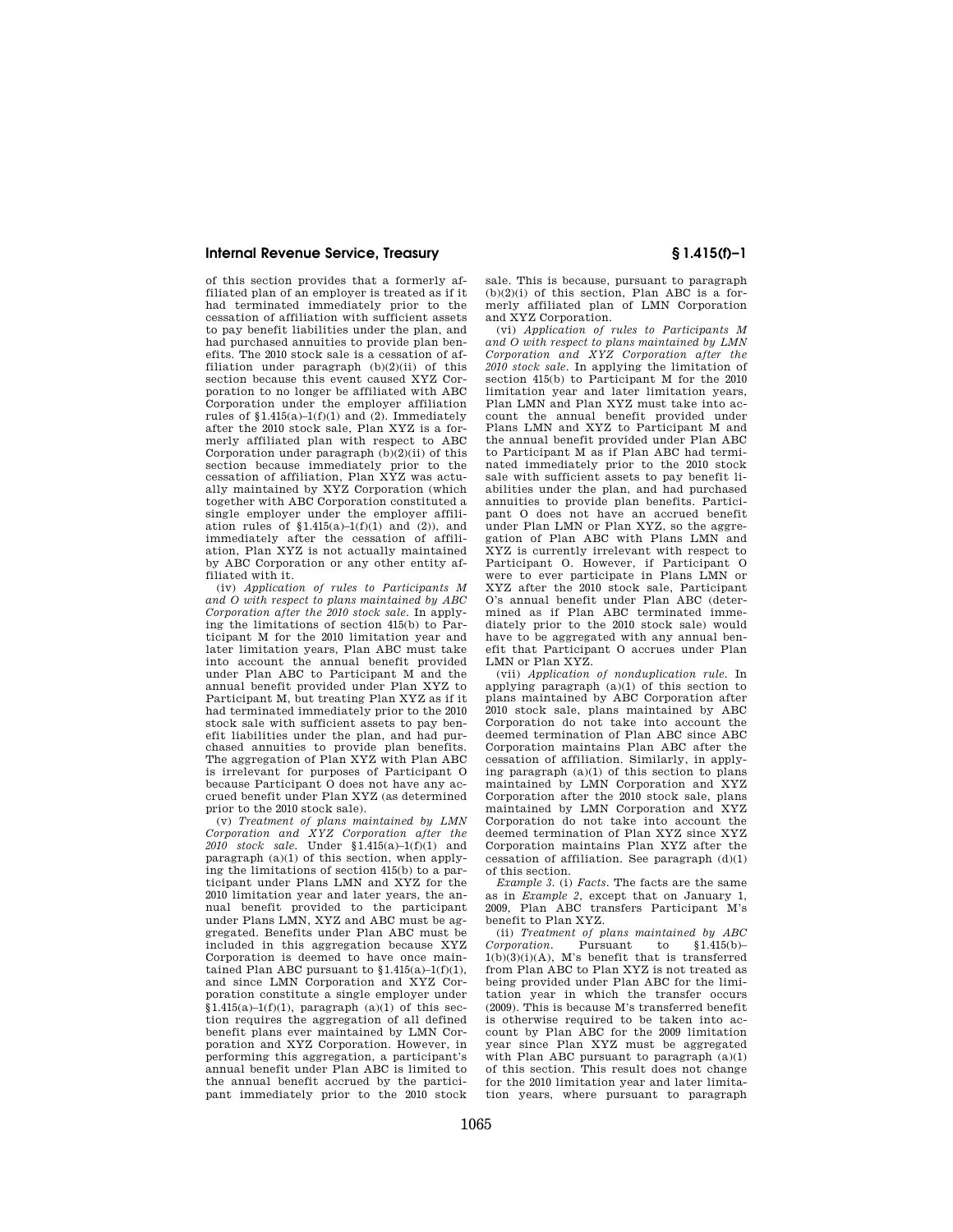(b)(2)(i) of this section, Plan XYZ becomes a formerly affiliated plan with respect to ABC Corporation due to the 2010 stock sale. Under paragraph  $(b)(2)(i)$  of this section. Plan XYZ (the formerly affiliated plan) is treated from the perspective of plans maintained by ABC Corporation (Plan ABC) as if Plan XYZ terminated immediately prior to the 2010 stock sale with sufficient assets to pay benefit liabilities under the plan, and had purchased annuities to provide plan benefits. However, the pre-2010 stock sale benefits of Plan XYZ include the January 1, 2009, transfer of Participant M's benefit. Thus, in the 2010 limitation year, M's transferred benefit is still otherwise required to be taken into account by Plan ABC on account of the aggregation of Plan XYZ with Plan ABC pursuant to paragraph (a)(1) of this section, and therefore the transferred benefit is not treated as being provided by Plan ABC.

(iii) *Treatment of plans maintained by LMN Corporation and XYZ Corporation.* Pursuant to  $\sin(415(b)-1(b)(3)(i)(C)$ , Participant M's benefit that is transferred to Plan XYZ from Plan ABC must be treated as provided under Plan XYZ for purposes of applying the limitations of section 415 to Plan XYZ with respect to Participant M for the limitation year in which the transfer occurs and later years. This result does not change on account of the 2010 stock sale. When applying the limitation of section 415 to Plans LMN and XYZ for the 2010 limitation year and later years, Plans LMN and XYZ must aggregate the annual benefit provided to a participant under each plan along with the participant's benefit under Plan ABC pursuant to  $$1.415(a)-1(f)(1)$  and paragraph  $(a)(1)$  of this section. However, under paragraph (b)(2)(i) of this section, for the 2010 limitation year and later years, this aggregation of M's Plan ABC benefit only includes the annual benefit attributable to a participant's accrued benefit under Plan ABC immediately prior to the 2010 stock sale, which (due to the 2009 transfer) is zero.

*Example 4.* (i) *Facts.* The facts are the same as in *Example 2,* except that on January 1, 2011, Plan ABC transfers Participant M's benefit to Plan XYZ.

(ii) *Treatment of plans maintained by ABC Corporation for the 2011 limitation year and later years.* Pursuant to  $\{1.415(b) - 1(b)(3)(i)(B)\}$ , M's benefit that is transferred from Plan ABC to Plan XYZ during the 2011 limitation year is treated by Plan ABC for the 2011 limitation year and later years as if the transferred benefit were provided under a plan that must be aggregated with Plan ABC that terminated immediately prior to the transfer with sufficient assets to pay benefit liabilities under the plan, and had purchased annuities to provide plan benefits. This is because M's transferred benefit is not otherwise required to be taken into account by Plan ABC for the 2011 limitation year and

## **§ 1.415(f)–1 26 CFR Ch. I (4–1–11 Edition)**

later years pursuant to paragraphs (a)(1) and  $(b)(2)(i)$  of this section. While Plan ABC must take into account Participant M's annual benefit under Plan XYZ under paragraph (a)(1) of this section, Participant M's annual benefit for this purpose is limited under paragraph  $(b)(2)(i)$  of this section to M's accrued benefit under Plan XYZ immediately prior to the 2010 stock sale, and Participant M's pre-2010 stock sale accrued benefit under Plan XYZ excludes the 2011 transfer.

(iii) *Treatment of plans maintained by LMN Corporation and XYZ Corporation for the 2011 limitation year and later years.* Pursuant to  $§1.415(b)-1(b)(3)(i)(C)$ , Participant M's benefit that is transferred to Plan XYZ from Plan ABC must be treated as provided under Plan XYZ for purposes of applying the limitations of section 415 to Plan XYZ with respect to Participant M for the limitation year in which the transfer occurs and later years. In applying the limitations of section 415(b) to Plans LMN and XYZ with respect to Participant M for the 2010 limitation year and later years, the annual benefit of Participant M under Plans ABC, LMN, and XYZ must be aggregated pursuant to  $$1.415(a)-1(f)(1)$  and paragraph  $(a)(1)$  of this section, but for this purpose, Participant M's benefit under Plan ABC is treated as if it were provided under a plan that terminated immediately prior to the cessation of affiliation of ABC Corporation and XYZ Corporation with sufficient assets to pay benefit liabilities under the plan, and had purchased an annuity to provide Participant M's benefits. (See paragraph  $(b)(2)(i)$  of this section and *Example 2.*) In applying the limitations of section 415(b) to Plans LMN and XYZ with respect to Participant M for the 2011 limitation year and later years, the annual benefit of Participant M under Plans ABC, LMN, and XYZ still must be aggregated pursuant to  $$1.415(a)-1(f)(1)$ and paragraph  $(a)(1)$  of this section. However, beginning with the 2011 limitation year, ABC Corporation is a predecessor employer with respect to LMN Corporation and XYZ Corporation with respect to Participant M on account of the transfer of benefits from Plan ABC to Plan XYZ, pursuant to paragraph  $(c)(1)$  of this section. Therefore, Plans LMN and XYZ must take into account benefits that Participant M accrued under Plan ABC after the January 1, 2010, cessation of affiliation of ABC Corporation and XYZ Corporation that were not transferred to Plan XYZ on January 1, 2011, pursuant to paragraphs  $(c)(1)$  and  $(d)(1)$  of this section. Since all of Participant M's benefit in Plan ABC is transferred to Plan XYZ on January 1, 2011, Participant M's annual benefit from Plan ABC for purposes of aggregating Plan ABC with Plans LMN and XYZ is zero.

*Example 5.* (i) *Facts.* The facts are the same as in *Example 2,* except that instead of the 2010 stock sale, XYZ Corporation sells some of its operating assets to LMN Corporation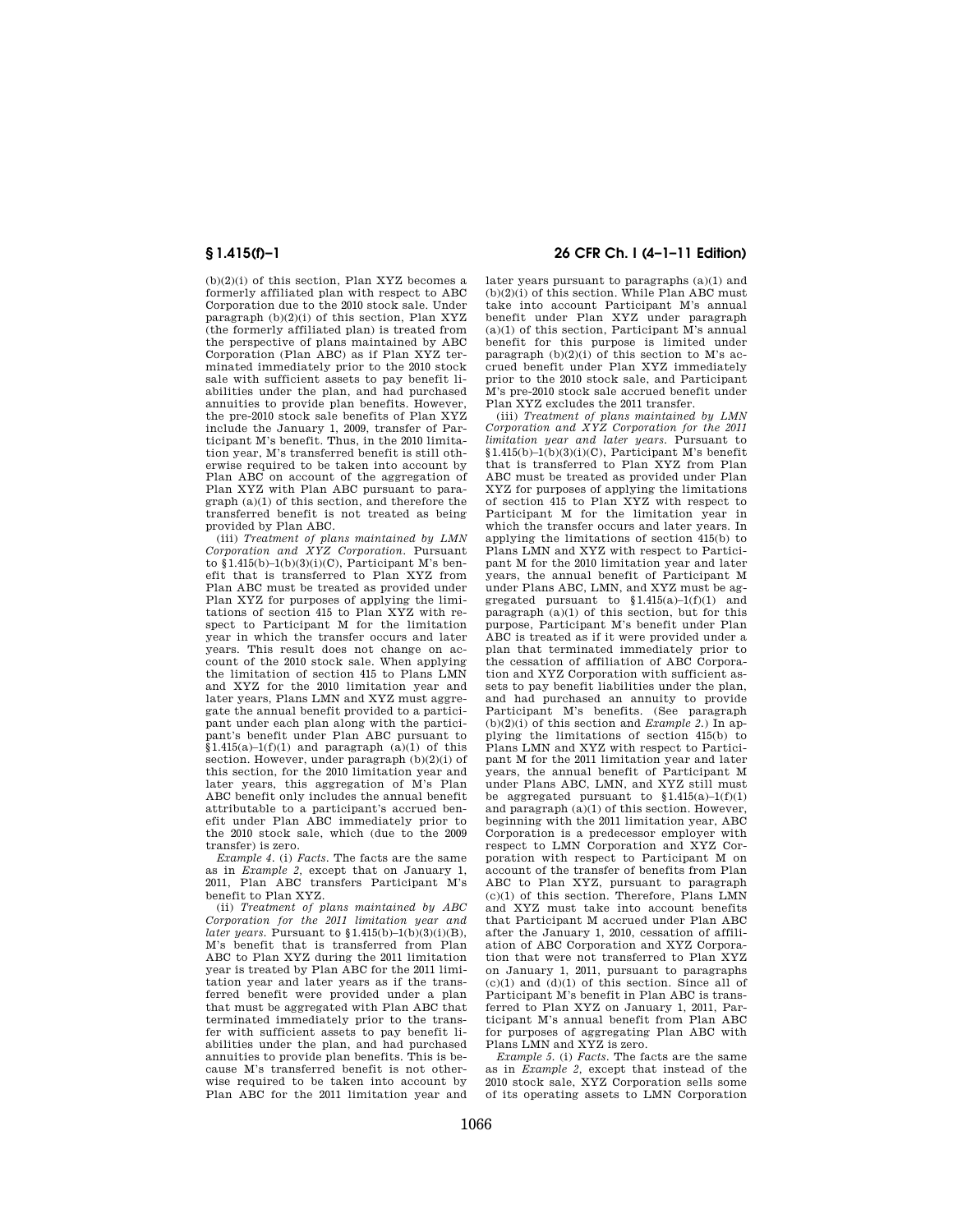(and, under the facts and circumstances, the sale does not result in XYZ Corporation constituting a predecessor employer of LMN Corporation under the rules of paragraph  $(c)(2)$  of this section), and in connection with the asset sale, LMN Corporation assumes sponsorship of Plan XYZ in place of XYZ Corporation, effective January 1, 2010.

(ii) *Treatment of plans maintained by ABC Corporation and XYZ Corporation.* Pursuant to paragraph (a)(1) of this section, all defined benefit plans ever maintained by ABC Corporation and XYZ Corporation must be aggregated as a single defined benefit plan for purposes of applying the limitations of section 415(b). However, for purposes of determining the annual benefit under Plan XYZ for the 2010 limitation year and later years, the aggregation of a participant's benefit under Plan XYZ is limited to the participant's annual benefit accrued immediately prior to the January 1, 2010, transfer of sponsorship of Plan XYZ. This is because para $graph( b)(2)(i)$  of this section provides that a formerly affiliated plan of an employer is treated as if it were a plan that terminated immediately prior to the cessation of affiliation with sufficient assets to pay benefit liabilities under the plan, and had purchased annuities to provide plan benefits. The January 1, 2010, transfer of sponsorship of Plan XYZ is a cessation of affiliation under paragraph  $(b)(2)(ii)$  of this section because this event causes Plan XYZ to no longer actually be maintained by either ABC Corporation or XYZ Corporation. Effective immediately after the January 1, 2010, transfer of sponsorship, Plan XYZ is a formerly affiliated plan with respect to ABC Corporation and XYZ Corporation under paragraph (b)(2)(ii) of this section because immediately prior to the cessation of affiliation, Plan XYZ was actually maintained by XYZ Corporation, and immediately after the cessation of affiliation, Plan XYZ is not actually maintained by either XYZ Corporation or ABC Corporation. Therefore, in applying the limitation of section 415(b) to Participant M for the 2010 limitation year and later limitation years, Plan ABC must take into account the annual benefit provided under Plan ABC to Participant M and the annual benefit provided under Plan XYZ to Participant M as if Plan XYZ had terminated immediately prior to the 2010 stock sale with sufficient assets to pay benefit liabilities under the plan, and had purchased annuities to provide plan benefits. The aggregation of Plan XYZ with Plan ABC is irrelevant for purposes of Participant O because Participant O does not have any accrued benefit under Plan XYZ (as determined prior to the 2010 transfer of sponsorship).

(iii) *Treatment of plans maintained by LMN Corporation.* Under paragraph (a)(1) of this section, all defined benefit plans ever maintained by LMN Corporation or a predecessor

employer must be aggregated as a single plan for purposes of applying the limitations of section 415(b). ABC Corporation and XYZ Corporation constitute a predecessor employer pursuant to paragraph (c)(1) of this section with respect to the participants who participate in Plan XYZ on the date of the transfer of sponsorship of Plan XYZ (the transferred participants) from XYZ Corporation to LMN Corporation, such as Participant M. This is because, effective with the January 1, 2010, transfer of sponsorship, LMN Corporation maintains a plan (Plan XYZ) under which the participants accrued a benefit while performing services for XYZ Corporation (which is in turn affiliated with ABC Corporation under §1.415(a)–1(f)(1)) and such benefits are provided under a plan maintained by LMN Corporation. Therefore, for the 2010 limitation year and later years, the annual benefit under Plan ABC of the transferred participants (such as Participant M) must be aggregated with the annual benefit provided to such participants under Plans XYZ and LMN for purposes of deter-mining whether Plan LMN or Plan XYZ satisfies the limitations of section 415(b). However, the aggregation of the transferred participants' Plan ABC annual benefits is limited to the annual benefit accrued under Plan ABC immediately prior to January 1, 2010, transfer of sponsorship. This is because, pursuant to paragraph  $(c)(1)$  of this section, Plan ABC is treated from the perspective of plans maintained by LMN Corporation as if Plan ABC had terminated immediately prior to the transfer of sponsorship of Plan ABC to LMN Corporation with sufficient assets to pay benefit liabilities under the plan, and had purchased annuities to provide plan benefits. ABC Corporation and XYZ Corporation do not constitute a predecessor employer with respect to Participant O. Thus, if Participant O is a participant in Plan LMN or becomes a participant in Plan XYZ after the 2010 transfer of sponsorship, neither plan aggregates Participant O's Plan ABC benefits for purposes of satisfying section 415(b). In applying paragraph  $(a)(1)$  of this section to a participant, plans maintained by LMN Corporation do not double count the participant's annual benefit. See paragraph (d)(1) of this section. Thus, such plans do not aggregate the annual benefit provided under Plan XYZ with the annual benefit from the deemed termination of Plan XYZ that LMN Corporation's predecessor employer (which is ABC and XYZ Corporations) must take into account in applying paragraph (a)(1) of this section, and instead consider the annual benefit actually provided under Plan XYZ.

*Example 6.* (i) *Facts.* N is employed by a hospital which purchases an annuity contract described in section 403(b) on N's behalf for the current limitation year. N is in control of the hospital within the meaning of section 414(b) or (c), as modified by section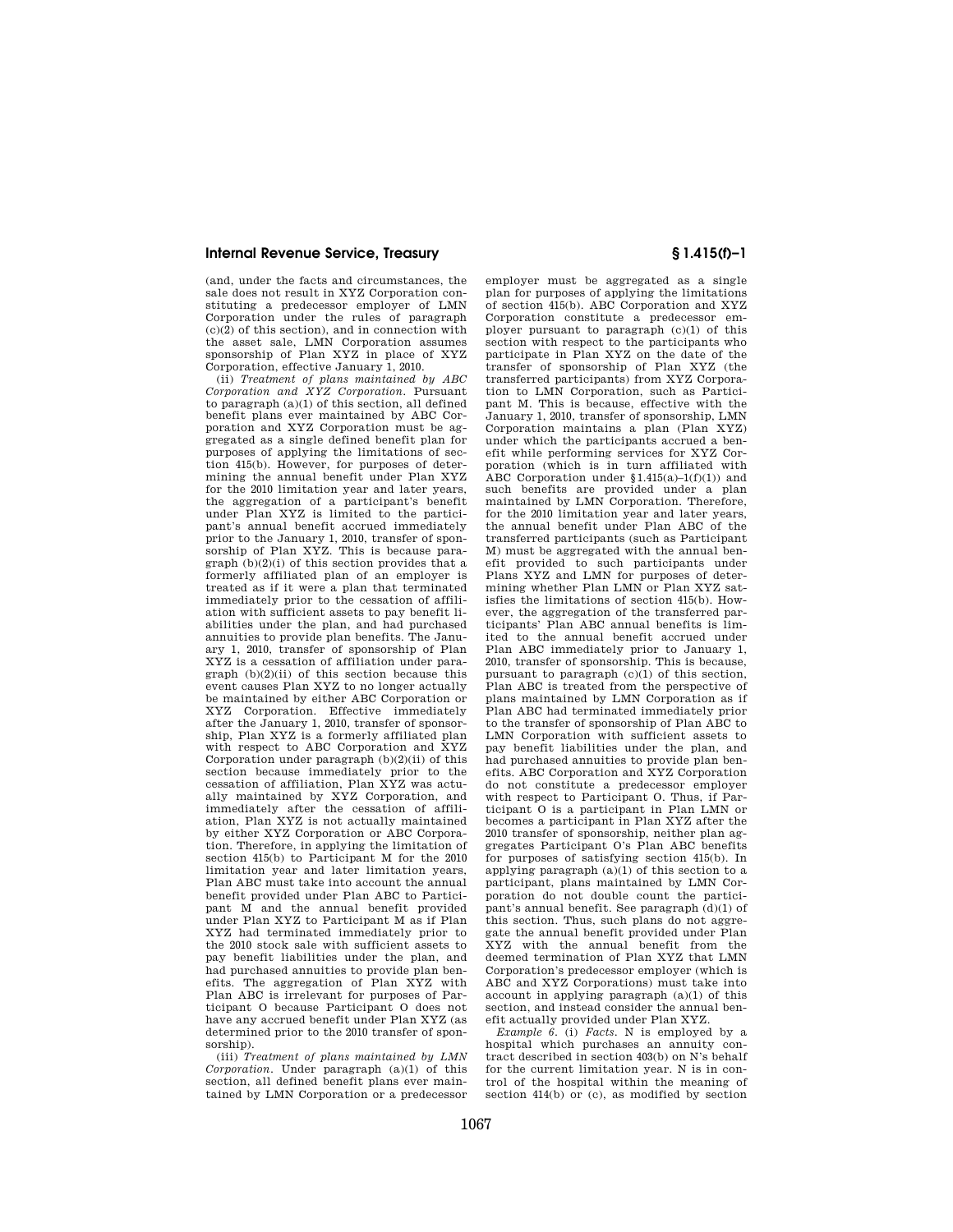415(h). The hospital also maintains a qualified defined contribution plan during the current limitation year in which N participates.

(ii) *Conclusion.* Under section 415(k)(4), the hospital, as well as N, is considered to maintain the annuity contract. Accordingly, for N the sum of the annual additions under the qualified defined contribution plan and the annuity contract must satisfy the limitations of section  $415(c)$  and  $$1.415(c)-1$ .

*Example 7.* (i) *Facts.* The facts are the same as in *Example 6,* except that instead of being in control of the hospital, N is the 100 percent owner of a professional corporation P, which maintains a qualified defined contribution plan in which N participates.

(ii) *Conclusion*. Under section  $\overline{415(k)(4)}$ , the professional corporation, as well as N, is considered to maintain the annuity contract. Accordingly, the sum of the annual additions under the qualified defined contribution plan maintained by professional corporation P and the annuity contract must satisfy the limitations of section  $415(c)$  and  $$1.415(c)-1$ . See  $$1.415(g)-1(b)(3)(iv)(C)(2)$  for an example of the treatment of a contribution to a section 403(b) annuity contract that exceeds the limits of section 415(c) by reason of the aggregation required by this section.

*Example 8.* (i) *Facts.* J is an employee of two corporations, N and M, each of which has employed J for more than 10 years. N and M are not required to be aggregated pursuant to section 415(f) and this section. Each corporation has a qualified defined benefit plan in which J has participated for more than 10 years. Each plan provides a benefit which is equal to 75 percent of a participant's average compensation for the period of the participant's high-3 years of service and is payable in the form of a straight life annuity beginning at age 65. J's average compensation for the period of his high-3 years of service from each corporation is \$160,000. In July 2008, N Corporation becomes a wholly owned subsidiary of M Corporation.

(ii) *Plan aggregation analysis.* As a result of the acquisition of N Corporation by M Corporation, J is treated as being employed by a single employer under section 414(b). Therefore, because section 415(f)(1)(A) requires that all defined benefit plans of an employer be treated as one defined benefit plan, the two plans must be aggregated for purposes of applying the limitations of section 415. However, under paragraph  $(e)(3)(i)$ of this section, since the plans were not aggregated as of the first day of the 2008 limitation year (January 1, 2008), they will not be considered aggregated until the limitation year beginning January 1, 2009, provided that no plan amendment increasing benefits with respect to participant J is made after the acquisition of N by M.

(iii) *Application to Participant J.* J has a total benefit under the two plans of \$240,000,

# **§ 1.415(f)–1 26 CFR Ch. I (4–1–11 Edition)**

which, as a result of the plan aggregation, is in excess of the section 415(b) limit. However, under paragraph  $(e)(3)(ii)$  of this section, the limitations of section 415(b) and §1.415(b)–1 applicable to J may be exceeded in this situation without plan disqualification so long as J's accrued benefit derived from employer contributions is not increased (that is, J's accrued benefit does not increase on account of increased compensation, service, participation, or other accruals) during the period within which the limitations are being exceeded.

*Example 9.* (i) *Facts.* A, age 30, owns all of the stock of X Corporation and also owns 10 percent of the stock of Z Corporation. F, A's father, directly owns 75 percent of the stock of Z Corporation. Both corporations have qualified defined contribution plans in which A participates. A's compensation (within the meaning of §1.415(c)–2) for 2008 is \$20,000 from Z Corporation and \$150,000 from X Corporation. During the period January 1, 2008 through June 30, 2008, annual additions of \$20,000 are credited to A's account under the plan of Z Corporation, while annual additions of \$40,000 are credited to A's account under the plan of X Corporation. In both instances, the amount of annual additions represent the maximum allowable under section 415(c) and §1.415(c)–1. On July 15, 2008, F dies, and A inherits all of F's stock in Z in 2008.

(ii) *Conclusion.* As of July 15, 2008, A is considered to be in control of X and Z Corporations, and the two plans must be aggregated for purposes of applying the limitations of section 415. However, even though A's total annual additions for 2008 are \$60,000, the limitations of section  $415(c)$  and  $$1.415(c)-1$  are not violated for 2008, provided no annual additions are credited to A's accounts after July 15, 2008 (the date that A is first in control of Z) for the remainder of the 2008 limitation year.

*Example 10.* (i) *Facts.* P is a key employee of employer XYZ who participates in a qualified defined contribution plan (Plan X). P is also provided post-retirement medical benefits, and XYZ has taken into account a reserve for those benefits under section  $419A(c)(2)$ . In the 2008 limitation year, P's compensation is \$30,000 and P's annual additions under Plan X are \$5,000. Pursuant to section 419A(d), a separate account is maintained for P, and that account is credited with an allocation of \$32,000 for the 2008 limitation year. It is assumed that the section 415(c)(1)(A) dollar limit for 2008 is \$46,000.

(ii) *Separate testing analysis.* Under paragraph (h)(1) of this section, Plan X and the individual medical account must separately satisfy the requirements of section 415(c), taking into account any special limit applicable to that arrangement. In this case, the contributions to Plan X separately satisfy the limitations of section 415(c). While the individual medical account is treated as a